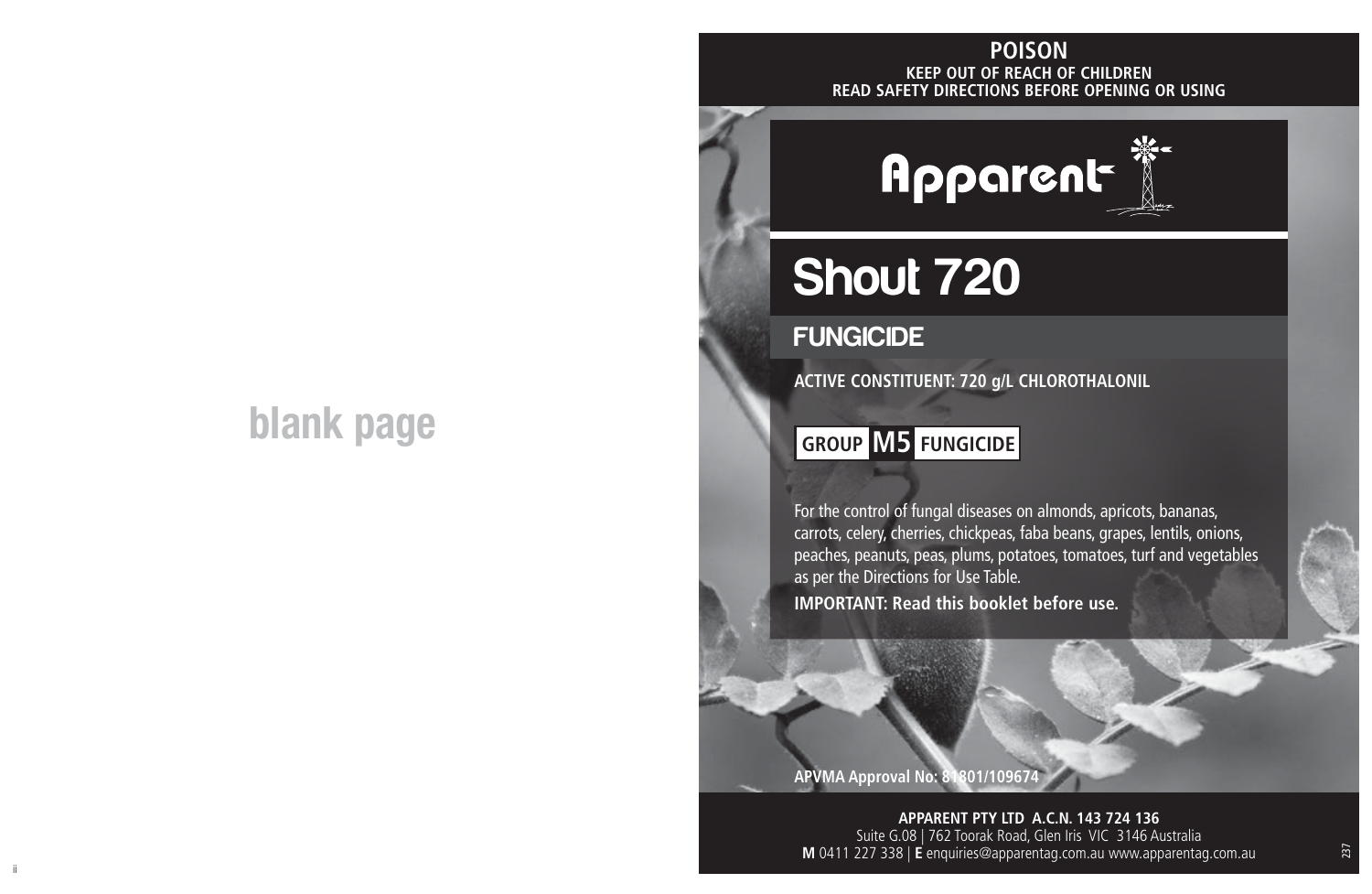#### **DIRECTIONS FOR USE**

#### **RESTRAINTS:**

DO NOT mix spraying oils or wetting agents with this product.

**For all stone fruit except Cherries, the following additional restraints apply:**

DO NOT use oils after bud-swell and during the season if Apparent Shout 720 Fungicide is to be used after shuck fall. DO NOT tank mix Apparent Shout 720 Fungicide with EC formulations when spraying after shuck fall.

DO NOT exceed 3.2 L of Apparent Shout 720 Fungicide per hectare of crop.

### **1. TREE AND VINE CROPS**

| <b>RATE</b>                                                                               |                                                                                                               |                                    |                                  |                | <b>CRITICAL COMMENTS</b>                                                                                                                                                                                                                    |
|-------------------------------------------------------------------------------------------|---------------------------------------------------------------------------------------------------------------|------------------------------------|----------------------------------|----------------|---------------------------------------------------------------------------------------------------------------------------------------------------------------------------------------------------------------------------------------------|
| This table shows rates for dilute spraying.                                               |                                                                                                               |                                    |                                  |                | For uses in the table: Apply by dilute or concentrate s<br>applying this product by dilute or concentrate sprayin                                                                                                                           |
| <b>SITUATION &amp; CROP</b>                                                               | For concentrate spraying refer to the Mixing/Application Section.<br><b>DISEASE</b>                           | <b>STATE</b>                       | <b>RATE</b>                      | WHP (days)     |                                                                                                                                                                                                                                             |
| <b>Almonds</b>                                                                            | Shot-hole (Stigmina carpophila),<br>Stone Fruit Rust (Tranzschelia discolon)                                  | NSW, Vic, Tas, SA,<br>WA only      | 160 ml /100 l<br>Apply 2000 L/ha |                | Apply at bud-swell, bud-burst, pink bud, shuck fall, ca<br>Apply every 10 - 14 days. Apply 1 week pre-harvest.                                                                                                                              |
| Apricots                                                                                  | Brown Rot - Fruit (Monilinia fructicola).<br>Blossom Blight (Monilinia laxa)                                  |                                    |                                  | $\overline{7}$ | Apply at bud-swell, bud-burst, pink bud, full bloom, A<br>than 35 days pre-harvest.<br>See also Additional Restraints for stone fruits.                                                                                                     |
|                                                                                           | Shot-hole (Stigmina carpophila),<br>Stone Fruit Rust (Tranzschelia discolor)<br>Freckle (Venturia carpophila) |                                    |                                  |                | Apply at bud-swell, bud-burst, pink bud, shuck fall, ca<br>10 - 14 days.                                                                                                                                                                    |
| Cherries                                                                                  | Brown Rot - Fruit (Monilinia fructicola).<br>Blossom Blight (Monilinia laxa)                                  | Qld, NSW, Vic, Tas, SA,<br>WA only | 160 mL/100 L<br>Apply 2000 L/ha  |                | Apply at bud-swell, bud burst, pink bud, early blossor<br>Apply 3 weeks pre-harvest and 1 week pre-harvest.                                                                                                                                 |
|                                                                                           | Shot-hole (Stiamina carpophila). Stone Fruit<br>Rust (Tranzschelia discolor)                                  | All States                         |                                  |                | Apply at bud-swell, bud burst, pink bud, shuck fall, ca                                                                                                                                                                                     |
|                                                                                           | Transit Rot (Rhizopus stolonifer)                                                                             |                                    |                                  |                | Apply 1 week pre-harvest.                                                                                                                                                                                                                   |
| Nectarines                                                                                | Shot-hole (Stigmina carpophila)                                                                               | All States except Old              | 160 mL/100 L<br>Apply 2000 L/ha  | $\overline{7}$ | Apply at bud-swell, pink bud, shuck fall and then rep<br>harvest as unacceptable fruit skin damage may occu                                                                                                                                 |
|                                                                                           | Brown Rot - Fruit (Monilinia fructicola),<br>Blossom Blight (Monilinia laxa)                                  |                                    |                                  |                | Apply at bud-swell, bud burst, pink bud, early blossor<br>damage may occur. See also Additional Restraints for                                                                                                                              |
| Peaches                                                                                   | Brown Rot - Fruit (Monilinia fructicola).<br>Blossom Blight (Monilinia laxa)                                  | All States                         | 160 ml /100 l<br>Apply 2000 L/ha |                | Apply at bud-swell, pink bud, early blossom and full b<br>occur. See also Additional Restraints for stone fruits.                                                                                                                           |
|                                                                                           | Shot-hole (Stiamina carpophila).<br>Stone Fruit Rust (Tranzschelia discolon)                                  |                                    |                                  |                | Apply at bud-swell and continue at 7 - 14 day interva<br>occur. See also Additional Restraints for stone fruits.                                                                                                                            |
|                                                                                           | Leaf Curl (Taphrina deformans)                                                                                |                                    |                                  |                | Apply at bud-swell and continue at 7-14 day intervals<br>unacceptable fruit skin damage may occur. See also,                                                                                                                                |
| Grapes                                                                                    | Downy Mildew (Plasmopara viticola).                                                                           |                                    | 160 - 210 mL/100 L               | Dessert 7      | Spray at first appearance of the foliage disease. Appl                                                                                                                                                                                      |
| Note: russeting of some table   Bunch Rot (Botrytis cinerea)<br>grape varieties may occur |                                                                                                               |                                    |                                  | Wine 14        | For Bunch Rot, applications at early full bloom, two w<br>Table grapes: russeting of some varieties may occu<br>DO NOT apply after cap fall on these varieties.                                                                             |
|                                                                                           | Black Spot (Anthracnose) (Elsinoe ampelina)                                                                   | All States                         | 210 mL/100 L                     | Dessert 7      | If Black Spot has occurred in the vinevard in any of the                                                                                                                                                                                    |
|                                                                                           |                                                                                                               |                                    |                                  | Wine 14        | If wet/humid conditions persist spray again when shoo<br>new shoots of sensitive varieties can occur if spray trea<br>history of Black Spot, make the first application as soo<br>intervals if wet/humid conditions persist. Applications u |
| Plums                                                                                     | Brown Rot - Fruit (Monilinia fructicola).<br>Blossom Blight (Monilinia laxa) (NOT WA)                         | Qld, NSW, Vic, Tas, SA,<br>WA only | 160 ml /100 l<br>Apply 2000 L/ha | 1              | Apply at bud-swell, bud-burst, early blossom, pink bu                                                                                                                                                                                       |
|                                                                                           | Shot-hole (Stigmina carpophila),<br>Stone Fruit Rust (Tranzschelia discolon)                                  | All States                         |                                  |                | Apply at bud-swell, bud burst, shuck fall and cap fall.                                                                                                                                                                                     |

#### **CRITICAL COMMENTS**

For uses in the table: Apply by dilute or concentrate spraying equipment. Apply the same total amount of product to the target crop whether applying this product by dilute or concentrate spraying methods. DO NOT use at rates greater than 5 times the dilute spraying rate.

| пэемэе                                                                                                        | JIMIL                              | <b>IML</b>                       | <b>WIIF</b> (uays) |                                                                                                                                                                                                                                                       |
|---------------------------------------------------------------------------------------------------------------|------------------------------------|----------------------------------|--------------------|-------------------------------------------------------------------------------------------------------------------------------------------------------------------------------------------------------------------------------------------------------|
| Shot-hole (Stigmina carpophila),<br>Stone Fruit Rust (Tranzschelia discolon                                   | NSW, Vic. Tas, SA.<br>WA only      | 160 ml /100 l                    |                    | Apply at bud-swell, bud-burst, pink bud, shuck fall, cap fall.                                                                                                                                                                                        |
|                                                                                                               |                                    | Apply 2000 L/ha                  |                    | Apply every 10 - 14 days. Apply 1 week pre-harvest.                                                                                                                                                                                                   |
| Brown Rot - Fruit (Monilinia fructicola).<br>Blossom Blight (Monilinia laxa)                                  |                                    |                                  | $\overline{7}$     | Apply at bud-swell, bud-burst, pink bud, full bloom. Apply no later<br>Spray applications later than 35 days prior to harvest may result in<br>unacceptable fruit skin damage.<br>than 35 days pre-harvest.                                           |
|                                                                                                               |                                    |                                  |                    | See also Additional Restraints for stone fruits.<br>See also Additional Restraints for stone fruit.                                                                                                                                                   |
| Shot-hole (Stiamina carpophila).<br>Stone Fruit Rust (Tranzschelia discolor)<br>Freckle (Venturia carpophila) |                                    |                                  |                    | Apply at bud-swell, bud-burst, pink bud, shuck fall, cap fall, then every<br>10 - 14 days.                                                                                                                                                            |
| Brown Rot - Fruit (Monilinia fructicola).<br>Blossom Blight (Monilinia laxa)                                  | Qld, NSW, Vic, Tas, SA,<br>WA only | 160 ml /100 l<br>Apply 2000 L/ha | $\overline{7}$     | Apply at bud-swell, bud burst, pink bud, early blossom, and full bloom.<br>Apply 3 weeks pre-harvest and 1 week pre-harvest.                                                                                                                          |
| Shot-hole (Stiamina carpophila), Stone Fruit<br>Rust (Tranzschelia discolon)                                  | All States                         |                                  |                    | Apply at bud-swell, bud burst, pink bud, shuck fall, cap fall, then every 10-14 days. Apply 1 week pre-harvest.                                                                                                                                       |
| Transit Rot (Rhizopus stolonifer)                                                                             |                                    |                                  |                    | Apply 1 week pre-harvest.                                                                                                                                                                                                                             |
| Shot-hole (Stigmina carpophila)                                                                               | All States except Old              | 160 ml /100 l<br>Apply 2000 L/ha | $\overline{7}$     | Apply at bud-swell, pink bud, shuck fall and then repeat each 14 days if weather conditions fayour disease. Apply no later than 35 days pre-<br>harvest as unacceptable fruit skin damage may occur. See also Additional Restraints for stone fruits. |
| Brown Rot - Fruit (Monilinia fructicola).<br>Blossom Blight (Monilinia laxa)                                  |                                    |                                  |                    | Apply at bud-swell, bud burst, pink bud, early blossom and full bloom. Apply no later than 35 days pre-harvest as unacceptable fruit skin<br>damage may occur. See also Additional Restraints for stone fruits.                                       |
| Brown Rot - Fruit (Monilinia fructicola).<br>Blossom Blight (Monilinia laxa)                                  | All States                         | 160 ml /100 l<br>Apply 2000 L/ha |                    | Apply at bud-swell, pink bud, early blossom and full bloom. Apply no later than 35 days pre-harvest as unacceptable fruit skin damage may<br>occur. See also Additional Restraints for stone fruits.                                                  |
| Shot-hole (Stigmina carpophila),<br>Stone Fruit Rust (Tranzschelia discolon                                   |                                    |                                  |                    | Apply at bud-swell and continue at 7 - 14 day intervals. Apply no later than 35 days pre-harvest as unacceptable fruit skin damage may<br>occur. See also Additional Restraints for stone fruits.                                                     |
| Leaf Curl (Taphrina deformans)                                                                                |                                    |                                  |                    | Apply at bud-swell and continue at 7-14 day intervals. In Qld spray only at bud-swell. Apply no later than 35 days pre-harvest as<br>unacceptable fruit skin damage may occur. See also Additional Restraints for stone fruits.                       |
| Downy Mildew (Plasmopara viticola),                                                                           |                                    | 160 - 210 mL/100 L               | Dessert 7          | Spray at first appearance of the foliage disease. Apply at 7 - 14 day intervals particularly during wet weather and periods of rapid growth.                                                                                                          |
| Bunch Rot (Botrytis cinerea)                                                                                  |                                    |                                  | Wine 14            | For Bunch Rot, applications at early full bloom, two weeks later, at veraisson and two weeks prior to harvest.                                                                                                                                        |
|                                                                                                               |                                    |                                  |                    | Table grapes: russeting of some varieties may occur.                                                                                                                                                                                                  |
|                                                                                                               |                                    |                                  |                    | DO NOT apply after cap fall on these varieties.                                                                                                                                                                                                       |
| Black Spot (Anthracnose) (Elsinoe ampelina)                                                                   | All States                         | 210 ml /100 l                    | Dessert 7          | If Black Spot has occurred in the vineyard in any of the last three years, apply at budburst and 14 days later when shoots are 10 - 15 cm long.                                                                                                       |
|                                                                                                               |                                    |                                  | Wine 14            | If wet/humid conditions persist spray again when shoots are 20 - 30 cm long to protect new growth. Some initial minimal leaf damage on the                                                                                                            |
|                                                                                                               |                                    |                                  |                    | new shoots of sensitive varieties can occur if sprav treatments are applied at budburst and in the first 14 days after budburst. In vinevards with no                                                                                                 |
|                                                                                                               |                                    |                                  |                    | history of Black Spot, make the first application as soon as conditions favour the development of the disease on the foliage and then at 7 - 14 day                                                                                                   |
|                                                                                                               |                                    |                                  |                    | intervals if wet/humid conditions persist. Applications up to cap-fall will not cause russeting in table grape and dried fruit varieties.                                                                                                             |
| Brown Rot - Fruit (Monilinia fructicola).<br>Blossom Blight (Monilinia laxa) (NOT WA)                         | Qld. NSW. Vic. Tas. SA.<br>WA only | 160 ml /100 l<br>Apply 2000 L/ha |                    | Apply at bud-swell, bud-burst, early blossom, pink bud and full bloom.                                                                                                                                                                                |
| Shot-hole (Stigmina carpophila),                                                                              | All States                         |                                  |                    | Apply at bud-swell, bud burst, shuck fall and cap fall.                                                                                                                                                                                               |
|                                                                                                               |                                    |                                  |                    |                                                                                                                                                                                                                                                       |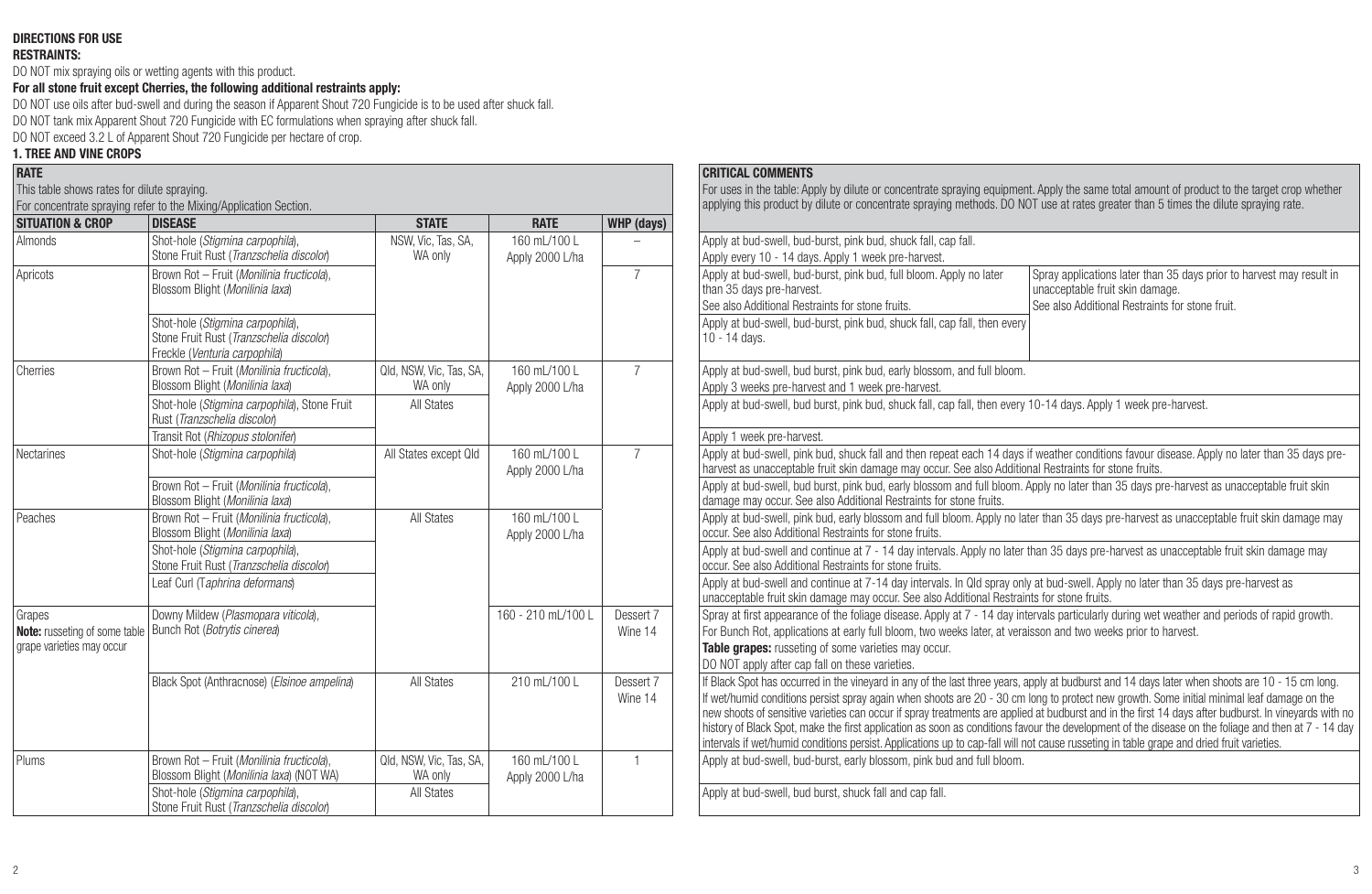## **2. LEGUMES**

| <b>SITUATION &amp; CROP</b>                          | <b>DISEASE</b>                                                                            | <b>STATE</b>                        | <b>RATE</b>      | WHP (days)                | <b>CRITICAL COMMENTS</b>                                                                                                                                                                                                                                                                                                                                                                                                                                                                                                                                                                              |
|------------------------------------------------------|-------------------------------------------------------------------------------------------|-------------------------------------|------------------|---------------------------|-------------------------------------------------------------------------------------------------------------------------------------------------------------------------------------------------------------------------------------------------------------------------------------------------------------------------------------------------------------------------------------------------------------------------------------------------------------------------------------------------------------------------------------------------------------------------------------------------------|
| Beans - Broad (Faba)                                 | Chocolate Spot (Botrytis fabae)<br>Rust (Uromyces viciae-fabae)                           | All States                          | $1.4 - 2.3$ L/ha | Harvest 7<br>Grazing 14   | Apply at first sign of disease on the leaves or if weather conditions indicate likely incidence of disease. Repeat at 7 - 14 day intervals. Use the<br>higher rate if the crop is dense and disease pressure is high.                                                                                                                                                                                                                                                                                                                                                                                 |
| Chickpeas                                            | Ascochyta blight (Ascochyta rabiel)                                                       | Qld. NSW. Vic. SA. WA<br>& Tas only | $1 - 2$ L/ha     | Harvest and<br>Grazing 14 | Pre-plant treatment of chickpea or lentil seed with thiram and thiabendazole fungicidal seed dressing will control seed transmission of<br>Ascohyta and Botrytis. It is therefore advised as part of an overall program to manage these diseases in chickpeas and lentils. Foliar<br>applications of Apparent Shout 720 Fungicide as indicated below will provide ongoing control of these diseases in these crops.<br>Apply in a minimum total water volume of 100 L/ha for ground application and 30 L/ha for aerial application.<br>Use the lower application rate in the following circumstances: |
| I entils                                             | Ascochyta blight (Ascochyta lentis)<br>Grey Mould (Botrytis cinerea, Botrytis fabae)      |                                     |                  |                           | 1. At the early stage of crop growth when there is less vegetation to cover and band spraying is possible.<br>2. In low disease pressure situations, where there is no history of Ascochyta infection in the paddock or adjacent paddocks and/or seasonal<br>conditions are dry.                                                                                                                                                                                                                                                                                                                      |
|                                                      |                                                                                           |                                     |                  |                           | 3. Where a strict 2-week spray interval is practiced in higher disease pressure situations.                                                                                                                                                                                                                                                                                                                                                                                                                                                                                                           |
|                                                      |                                                                                           |                                     |                  |                           | Use the higher application rate in the following circumstances:<br>1. In high disease pressure situations, where there is an existing infection or infected stubble is present in the paddock or adjacent paddocks<br>and regular rainfall events are occurring.                                                                                                                                                                                                                                                                                                                                      |
|                                                      |                                                                                           |                                     |                  |                           | 2. On highly susceptible varieties, especially where the application interval has extended beyond 2 weeks.<br>Commence application at 3 to 5 weeks after emergence in chickpeas and 8 to 10 weeks after emergence in lentils and make following<br>applications at 2 to 4 week intervals depending on disease presence or prior to rainfall events.<br>Use the shorter spray interval when:                                                                                                                                                                                                           |
|                                                      |                                                                                           |                                     |                  |                           | 1. In high disease pressure situations (infection present and regular rainfall events) Or<br>2. Highly susceptible varieties are being grown.                                                                                                                                                                                                                                                                                                                                                                                                                                                         |
|                                                      |                                                                                           |                                     |                  |                           | The longer spray interval may be used when:                                                                                                                                                                                                                                                                                                                                                                                                                                                                                                                                                           |
|                                                      |                                                                                           |                                     |                  |                           | 1. No rain has occurred since the last application Or                                                                                                                                                                                                                                                                                                                                                                                                                                                                                                                                                 |
|                                                      |                                                                                           |                                     |                  |                           | 2. Where the higher application rate has been used in the previous application and where the variety has low to moderate susceptibility to<br>Ascochyta or Grey Mould infection.                                                                                                                                                                                                                                                                                                                                                                                                                      |
|                                                      |                                                                                           |                                     |                  |                           | If applying prior to rainfall events:<br>1. Re-apply if 2 or more weeks have elapsed since the last application.                                                                                                                                                                                                                                                                                                                                                                                                                                                                                      |
|                                                      |                                                                                           |                                     |                  |                           | 2. Apply Apparent Shout 720 Fungicide at 1 L/ha if less than 4 weeks have elapsed since the last application and the variety being grown has<br>low to moderate susceptibility to Ascochyta Blight or Grey Mould or there is no infection in the crop.                                                                                                                                                                                                                                                                                                                                                |
|                                                      |                                                                                           |                                     |                  |                           | 3. Apply Apparent Shout 720 Fungicide at 2 L/ha if 4 or more weeks have elapsed since the last application and a highly susceptible variety<br>is being grown or infection is present in the crop.                                                                                                                                                                                                                                                                                                                                                                                                    |
|                                                      |                                                                                           |                                     |                  |                           | 4. If Grey Mould is the predominant disease in lentils and infection pressure is high on a susceptible variety, tank mix or alternate Apparent<br>Shout 720 Fungicide with a Botrytis specific fungicide such as carbendazim, at critical times such as mid flowering to mid pod fill.                                                                                                                                                                                                                                                                                                                |
| Peanuts                                              | Early Leaf Spot (Cercospora arachidicola),<br>Late Leaf Spot (Cercosporidium personatum), | Qld. NSW. WA. NT only               | $1.1 - 1.8$ L/ha | Do not graze              | Use higher rate when conditions favour leaf spot or when rust appears.<br>DO NOT feed peanut vines to livestock.                                                                                                                                                                                                                                                                                                                                                                                                                                                                                      |
|                                                      | Peppery Leaf Spot (Leptosphaerulina trifoli),                                             |                                     |                  |                           | <b>NSW. WA only:</b> Commence application when disease first appears and repeat as necessary to maintain control.                                                                                                                                                                                                                                                                                                                                                                                                                                                                                     |
|                                                      | Peanut Rust (Puccinia arachidis).                                                         |                                     |                  |                           | <b>Qld only: North and South Burnett</b> - Commence spraying when disease appears and repeat when rain and warm moist nights are expected.                                                                                                                                                                                                                                                                                                                                                                                                                                                            |
|                                                      | Net Blotch (Didymosphaeria arachidicola)                                                  |                                     |                  |                           | Atherton Tablelands - Commence application 4 - 6 weeks after planting and repeat 7 - 14 day intervals depending on conditions.                                                                                                                                                                                                                                                                                                                                                                                                                                                                        |
| Peas                                                 | Downy Mildew (Peronospora viciae)                                                         | Qld, Tas, WA only                   | $1.1 - 1.8$ L/ha | Harvest 7<br>Grazing 14   | Apply at first sign of disease on the leaves or if weather conditions indicate likely incidence of disease. Repeat at 7 - 14 day intervals. Use the<br>higher rate if the crop is dense and disease pressure is high.                                                                                                                                                                                                                                                                                                                                                                                 |
| <b>3. VEGETABLES AND FRUIT</b>                       |                                                                                           |                                     |                  |                           |                                                                                                                                                                                                                                                                                                                                                                                                                                                                                                                                                                                                       |
| <b>SITUATION &amp; CROP</b>                          | <b>DISEASE</b>                                                                            | <b>STATE</b>                        | <b>RATE</b>      | WHP (days)                | <b>CRITICAL COMMENTS</b>                                                                                                                                                                                                                                                                                                                                                                                                                                                                                                                                                                              |
| <b>Bananas</b><br>DO NOT apply to bananas            | Leaf Spot (Mycosphaerella musicola)                                                       | Qld. NSW. NT only                   | $1.8$ I/ha       |                           | For North Qld: Spray every 14 days late January to end of March. Extend to 21 days after March and then 28 - 35 days in the drier months<br>of the year.                                                                                                                                                                                                                                                                                                                                                                                                                                              |
| within 14 days of applying                           |                                                                                           | WA only                             | $1.5$   /ha      |                           | For South Qld: Spray every 21 days from start of December to end of April.                                                                                                                                                                                                                                                                                                                                                                                                                                                                                                                            |
| an oil based spray or crop                           |                                                                                           |                                     |                  |                           | For NSW: Spray every 21 days from end of November to end of May.                                                                                                                                                                                                                                                                                                                                                                                                                                                                                                                                      |
| damage will occur                                    |                                                                                           |                                     |                  |                           | For WA: Spray every 10 - 14 days from November to end of May and extend to 14 - 21 days from May to November.                                                                                                                                                                                                                                                                                                                                                                                                                                                                                         |
|                                                      | Leaf Speckle (Mycosphaerella musae)                                                       | Qld, NSW, WA, NT only               | 3.0 L/ha         |                           | Spray schedule same as for control of Leaf Spot. This product will not eradicate infection already present but will prevent the spread of disease.                                                                                                                                                                                                                                                                                                                                                                                                                                                    |
| Broccoli, Brussel sprouts,<br>Cabbages, Cauliflowers | Ring Spot (Mycosphaerella brassicicola)                                                   | All States                          | $1.8 - 3.5$ L/ha | $\overline{7}$            | Apply at first sign of disease on the leaves or if weather conditions indicate likely incidence of disease. Repeat at 14 day intervals. Use the<br>higher rate if the crop is dense and disease pressure is high.                                                                                                                                                                                                                                                                                                                                                                                     |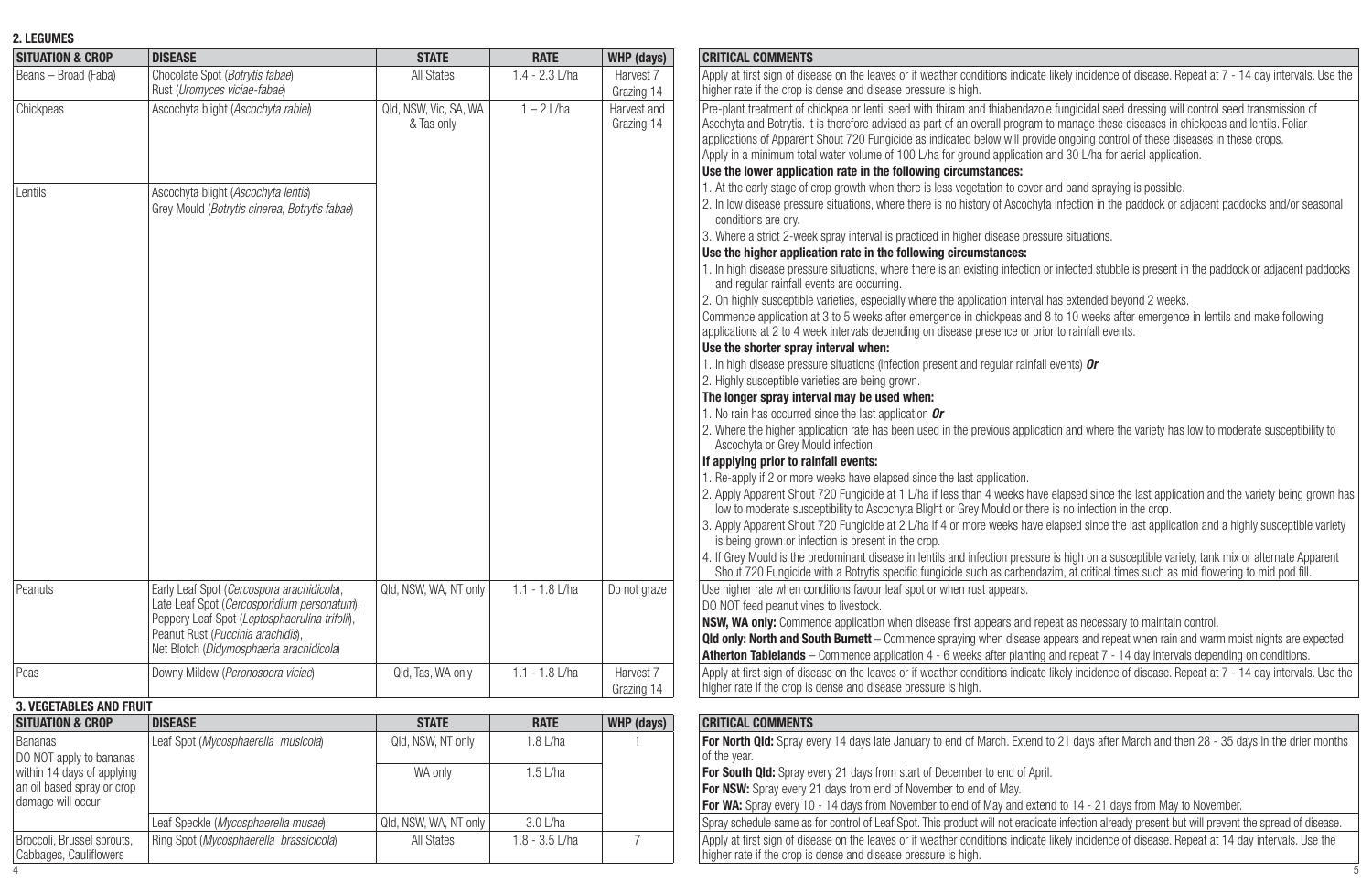| <b>SITUATION &amp; CROP (cont) DISEASE</b>                                                                                       |                                                                                                                                                                                                                       | <b>STATE</b>                       | <b>RATE</b>                                               | WHP (days)               | <b>CRITICAL COMMENTS</b>                                                                                                                                                                                                                                                                                    |
|----------------------------------------------------------------------------------------------------------------------------------|-----------------------------------------------------------------------------------------------------------------------------------------------------------------------------------------------------------------------|------------------------------------|-----------------------------------------------------------|--------------------------|-------------------------------------------------------------------------------------------------------------------------------------------------------------------------------------------------------------------------------------------------------------------------------------------------------------|
| Artichoke Globe                                                                                                                  | Grev Mould (Botrytis cinerea)                                                                                                                                                                                         | All States                         | $1.8 - 2.3$ L/ha                                          |                          | Apply at 7 - 10 day intervals as required. Use the higher rate if disease pressure is high.                                                                                                                                                                                                                 |
| Capsicums Peppers                                                                                                                | Grev Mould (Botrytis cinerea).<br>Anthracnose (Colletotrichum acutatum)                                                                                                                                               |                                    | $1.8 - 2.3$ J/ha                                          |                          | Apply at 7 - 10 day intervals as required. Use the higher rate if disease pressure is high.                                                                                                                                                                                                                 |
| Carrots                                                                                                                          | Leaf Blight (Alternaria dauch                                                                                                                                                                                         |                                    | 1.8 L/ha                                                  | $\overline{7}$           | Commence application as soon as symptoms favour the development of the disease and then spray every 7 - 14 days                                                                                                                                                                                             |
| Celery                                                                                                                           | Septoria Leaf Spot (Septoria apiicola)                                                                                                                                                                                |                                    |                                                           | $\overline{1}$           | Apply every 7 - 14 days. Apply also to seedbeds.                                                                                                                                                                                                                                                            |
|                                                                                                                                  | Cercospora Early Blight (Cercospora apih)                                                                                                                                                                             | NSW. WA only                       | $1.2$ L/ha                                                |                          | Apply every 10 - 14 days.                                                                                                                                                                                                                                                                                   |
| Cucurbits (including<br>Cantaloupe, Cucumber,<br>Honevdew, Muskmelon.<br>Pumpkin, Squash,<br>Rockmelon, Watermelon,<br>Zucchini) | Downy Mildew (Pseudoperonospora cubensis),<br>Gummy Stem Blight (Didymella bryoniae),<br>Anthracnose (Colletotrichum orbiculare),<br>Leaf Blight (Alternaria cucumerina),<br>Target Leaf Spot (Cercospora citrullina) | All States                         | $1.6 - 2.5$ L/ha                                          | $\overline{1}$           | Apply on a 7 to 14 day schedule.<br>Apply rates towards the higher end of the recommended range at 7 day intervals when disease pressure is high. Comr<br>early, at first true leaf and before vining or flowering.<br>When used at these rates, Apparent Shout 720 Fungicide will suppress Powdery Mildew. |
| Endive                                                                                                                           | Belly Rot (Rhizoctonia solani)<br>Grey mould (Botrytis cinerea)                                                                                                                                                       |                                    | $1.8 - 2.3$ L/ha                                          |                          | Suppression of Belly Rot will be obtained where fruit form on soil when sprayed using the above foliar spray programm<br>Apply at 7 - 10 day intervals as required. Use the higher rate if disease pressure is high.                                                                                        |
| Leeks Shallots                                                                                                                   | Purple Blotch (Alternaria porri)                                                                                                                                                                                      |                                    |                                                           |                          |                                                                                                                                                                                                                                                                                                             |
| Okra                                                                                                                             | Leaf Disease/Spot                                                                                                                                                                                                     | Qld, WA only                       |                                                           |                          | Apply at first appearance of disease. Repeat at 7 - 10 day intervals, particularly during wet weather.<br>Apply at first appearance of disease. Repeat at 7 - 10 day intervals.                                                                                                                             |
| Onions (excluding spring                                                                                                         | Downy Mildew (Peronospora destructor)                                                                                                                                                                                 | All States                         | 2.31/ha                                                   | 14                       | Apply at first sign of disease on the leaves or if weather conditions indicate likely incidence of disease.                                                                                                                                                                                                 |
| onions)                                                                                                                          |                                                                                                                                                                                                                       |                                    |                                                           |                          | Repeat at 14 day intervals.                                                                                                                                                                                                                                                                                 |
| Potato                                                                                                                           | Early Blight or Target Spot (Alternaria solani),<br>Late Blight or Irish Blight (Phytophthora<br><i>infestans</i>                                                                                                     |                                    | $1.1 - 1.8$<br>L/ha                                       | $\overline{\phantom{0}}$ | Spray at first sign of foliage disease or at flowering time, whichever is earlier. Spray every 7 - 14 days until within 14 days of                                                                                                                                                                          |
| Rhubarb                                                                                                                          | Ascochyta Leaf Spot (Ascochyta rhel)                                                                                                                                                                                  | All States                         | 140 mL/100 L<br>Apply 2000 L/ha                           | $\overline{7}$           | Apply every 10 - 14 days.                                                                                                                                                                                                                                                                                   |
| Radish                                                                                                                           | Grev Mould (Botrytis cinerea)                                                                                                                                                                                         |                                    | $1.8 - 2.3$ L/ha                                          | $\overline{1}$           | Apply every 7 - 10 day intervals as required. Use the higher rate if disease pressure is high.                                                                                                                                                                                                              |
| Sweet Corn                                                                                                                       | Turcicum Leaf Blight (Exserohilum turcicum)                                                                                                                                                                           |                                    |                                                           |                          | Apply at first appearance of disease. Repeat at 7 - 10 day intervals.                                                                                                                                                                                                                                       |
| Tomato                                                                                                                           | Early Blight or Target Spot (Alternaria solani),<br>Leaf Mould (Fulvia fulva).<br>Grev Leaf Spot (Stemphylium solan).<br>Botrytis Rot or Grey Mould (Botrytis cinerea)                                                |                                    |                                                           |                          | Spray at first appearance of the foliage disease. Spray at 7 - 14 day intervals. Continue into the picking season to obta<br>Leaf Mould and Botrytis Rot.                                                                                                                                                   |
| <b>Water Cress</b>                                                                                                               | Cercospora Leaf Spot                                                                                                                                                                                                  | Old. WA only                       |                                                           |                          | Apply every 7 - 10 day intervals as required. Use the higher rate if disease pressure is high.                                                                                                                                                                                                              |
| <b>MISCELLANEOUS</b>                                                                                                             |                                                                                                                                                                                                                       |                                    |                                                           |                          |                                                                                                                                                                                                                                                                                                             |
| <b>SITUATION &amp; CROP</b>                                                                                                      | <b>DISEASE</b>                                                                                                                                                                                                        | <b>STATE</b>                       | <b>RATE</b>                                               | WHP (days)               | <b>CRITICAL COMMENTS</b>                                                                                                                                                                                                                                                                                    |
| Ornamentals<br>Chrysanthemums,<br>Geraniums, Iris & other<br>ornamentals                                                         | Botrytis, Grey Mould, Rust diseases, Septoria<br>and Alternaria leaf spot diseases                                                                                                                                    | All States                         | 100 mL/100 L                                              |                          | Apply at 7 - 14 day intervals. Use 7 day interval under severe conditions.<br>Avoid application to blooms in Azalea. Hydrangea and Petunia.                                                                                                                                                                 |
| Tobacco                                                                                                                          | Tobacco Leaf Spot (Ascochyta arida)                                                                                                                                                                                   | Qld. WA only                       | 220 mL/100 L                                              | $\overline{\phantom{0}}$ | Apply every 7 days in seedbed application only.                                                                                                                                                                                                                                                             |
| Turf and Lawns, Bowling<br>greens,                                                                                               | Dollar Spot (Sclerotinia homeocarpa)                                                                                                                                                                                  | Qld, NSW, ACT, Vic, SA,<br>WA only | 130 - 200 ml /100 m <sup>2</sup><br>in 20 - 60 L of water | $\equiv$                 | If disease is already established use higher rate. Apply at 7 - 14 day intervals. Under severe conditions spray at 7 day i<br>DO NOT mow or water treated area until turf or lawn is thoroughly drv.                                                                                                        |
| Golf greens                                                                                                                      | Brown Patch (Rhizoctonia sp.)                                                                                                                                                                                         | All States                         |                                                           |                          |                                                                                                                                                                                                                                                                                                             |
|                                                                                                                                  | Grey Leaf Spot (Stempphylium solani)                                                                                                                                                                                  | NSW, WA only                       | $24$   /ha                                                |                          | Apply to leaf as a curative application.<br>DO NOT irrigate for 24 hours after application.                                                                                                                                                                                                                 |

**NOT TO BE USED FOR ANY PURPOSE OR IN ANY MANNER CONTRARY TO THIS LABEL UNLESS AUTHORISED UNDER APPROPRIATE LEGISLATION.**

#### **WITHHOLDING PERIODS:**

 $\frac{1}{7}$ **ARTICHOKES, BANANAS, CAPSICUMS, CELERY, CUCURBITS, ENDIVE, LEEK, OKRA, PEPPERS, PLUMS, RADISH, SHALLOTS, SWEET CORN, TOMATOES, WATERCRESS: DO NOT HARVEST FOR 1 DAY AFTER APPLICATION.**

| <b>UISEASE</b>                                                                                                                                                                                                                                          | <b>SIAIL</b>      | KAIL                             | WHP (Qays)     | <b>GRITIGAL GUMMENTS</b>                                                                                                                                                                                                                                                                                                                                                                                                                                 |
|---------------------------------------------------------------------------------------------------------------------------------------------------------------------------------------------------------------------------------------------------------|-------------------|----------------------------------|----------------|----------------------------------------------------------------------------------------------------------------------------------------------------------------------------------------------------------------------------------------------------------------------------------------------------------------------------------------------------------------------------------------------------------------------------------------------------------|
| Grey Mould (Botrytis cinerea)                                                                                                                                                                                                                           | <b>All States</b> | $1.8 - 2.3$ J/ha                 |                | Apply at 7 - 10 day intervals as required. Use the higher rate if disease pressure is high.                                                                                                                                                                                                                                                                                                                                                              |
| Grev Mould (Botrytis cinerea).<br>Anthracnose (Colletotrichum acutatum)                                                                                                                                                                                 |                   | $1.8 - 2.3$ J/ha                 |                | Apply at 7 - 10 day intervals as required. Use the higher rate if disease pressure is high.                                                                                                                                                                                                                                                                                                                                                              |
| Leaf Blight (Alternaria dauci)                                                                                                                                                                                                                          |                   | 1.8 L/ha                         |                | Commence application as soon as symptoms favour the development of the disease and then spray every 7 - 14 days.                                                                                                                                                                                                                                                                                                                                         |
| Septoria Leaf Spot (Septoria apiicola)                                                                                                                                                                                                                  |                   |                                  | $\mathbf{1}$   | Apply every 7 - 14 days. Apply also to seedbeds.                                                                                                                                                                                                                                                                                                                                                                                                         |
| Cercospora Early Blight (Cercospora apil)                                                                                                                                                                                                               | NSW. WA only      | $1.2$ L/ha                       |                | Apply every 10 - 14 days.                                                                                                                                                                                                                                                                                                                                                                                                                                |
| Downy Mildew (Pseudoperonospora cubensis),<br>Gummy Stem Blight (Didymella bryoniae),<br>Anthracnose (Colletotrichum orbiculare),<br>Leaf Blight (Alternaria cucumerina),<br>Target Leaf Spot (Cercospora citrullina)<br>Belly Rot (Rhizoctonia solani) | All States        | $1.6 - 2.5$ L/ha                 |                | Apply on a 7 to 14 day schedule.<br>Apply rates towards the higher end of the recommended range at 7 day intervals when disease pressure is high. Commence spray program<br>early, at first true leaf and before vining or flowering.<br>When used at these rates, Apparent Shout 720 Fungicide will suppress Powdery Mildew.<br>Suppression of Belly Rot will be obtained where fruit form on soil when sprayed using the above foliar spray programme. |
| Grey mould (Botrytis cinerea)                                                                                                                                                                                                                           |                   | $1.8 - 2.3$ L/ha                 |                | Apply at 7 - 10 day intervals as required. Use the higher rate if disease pressure is high.                                                                                                                                                                                                                                                                                                                                                              |
| Purple Blotch (Alternaria porri)                                                                                                                                                                                                                        |                   |                                  |                | Apply at first appearance of disease. Repeat at 7 - 10 day intervals, particularly during wet weather.                                                                                                                                                                                                                                                                                                                                                   |
| Leaf Disease/Spot                                                                                                                                                                                                                                       | Qld. WA only      |                                  |                | Apply at first appearance of disease. Repeat at 7 - 10 day intervals.                                                                                                                                                                                                                                                                                                                                                                                    |
| Downy Mildew (Peronospora destructor)                                                                                                                                                                                                                   | All States        | 2.31/ha                          | 14             | Apply at first sign of disease on the leaves or if weather conditions indicate likely incidence of disease.<br>Repeat at 14 day intervals.                                                                                                                                                                                                                                                                                                               |
| Early Blight or Target Spot (Alternaria solani),<br>Late Blight or Irish Blight (Phytophthora<br><i>infestans</i> )                                                                                                                                     |                   | $1.1 - 1.8$<br>L/ha              |                | Spray at first sign of foliage disease or at flowering time, whichever is earlier. Spray every 7 - 14 days until within 14 days of desiccation or harvest.                                                                                                                                                                                                                                                                                               |
| Ascochyta Leaf Spot (Ascochyta rhel)                                                                                                                                                                                                                    | All States        | 140 ml /100 l<br>Apply 2000 L/ha | $\overline{7}$ | Apply every 10 - 14 days.                                                                                                                                                                                                                                                                                                                                                                                                                                |
| Grey Mould (Botrytis cinerea)                                                                                                                                                                                                                           |                   | $1.8 - 2.3$ J/ha                 | -1             | Apply every 7 - 10 day intervals as required. Use the higher rate if disease pressure is high.                                                                                                                                                                                                                                                                                                                                                           |
| Turcicum Leaf Blight (Exserohilum turcicum)                                                                                                                                                                                                             |                   |                                  |                | Apply at first appearance of disease. Repeat at 7 - 10 day intervals.                                                                                                                                                                                                                                                                                                                                                                                    |
| Early Blight or Target Spot (Alternaria solani).<br>Leaf Mould (Fulvia fulva),<br>Grey Leaf Spot (Stemphylium solani),<br>Botrytis Rot or Grey Mould (Botrytis cinerea)                                                                                 |                   |                                  |                | Spray at first appearance of the foliage disease. Spray at 7 - 14 day intervals. Continue into the picking season to obtain best results against<br>Leaf Mould and Botrytis Rot.                                                                                                                                                                                                                                                                         |
| Cercospora Leaf Spot                                                                                                                                                                                                                                    | Qld. WA only      |                                  |                | Apply every 7 - 10 day intervals as required. Use the higher rate if disease pressure is high.                                                                                                                                                                                                                                                                                                                                                           |
|                                                                                                                                                                                                                                                         |                   |                                  |                |                                                                                                                                                                                                                                                                                                                                                                                                                                                          |
| <b>DIOPAOP</b>                                                                                                                                                                                                                                          | $A = A + B$       | <b>BARR</b>                      | $\cdots$       | OBITION LOOPERTHEA                                                                                                                                                                                                                                                                                                                                                                                                                                       |

| <b>STATE</b> | <b>RATE</b>                             | WHP (days) | <b>CRITICAL COMMENTS</b>                                                                                                            |
|--------------|-----------------------------------------|------------|-------------------------------------------------------------------------------------------------------------------------------------|
| All States   | 100 ml /100 l                           |            | Apply at 7 - 14 day intervals. Use 7 day interval under severe conditions.                                                          |
|              |                                         |            | Avoid application to blooms in Azalea. Hydrangea and Petunia.                                                                       |
|              |                                         |            |                                                                                                                                     |
| ld. WA onlv  | 220 ml /100 l                           |            | Apply every 7 days in seedbed application only.                                                                                     |
|              | SW, ACT, Vic, SA,   130 - 200 mL/100 m² |            | If disease is already established use higher rate. Apply at 7 - 14 day intervals. Under severe conditions spray at 7 day intervals. |
| WA only      | in 20 - 60 L of water                   |            | IDO NOT mow or water treated area until turf or lawn is thoroughly dry.                                                             |
| All States   |                                         |            |                                                                                                                                     |
| SW. WA only  | 24   /ha                                |            | Apply to leaf as a curative application.                                                                                            |
|              |                                         |            | DO NOT irrigate for 24 hours after application.                                                                                     |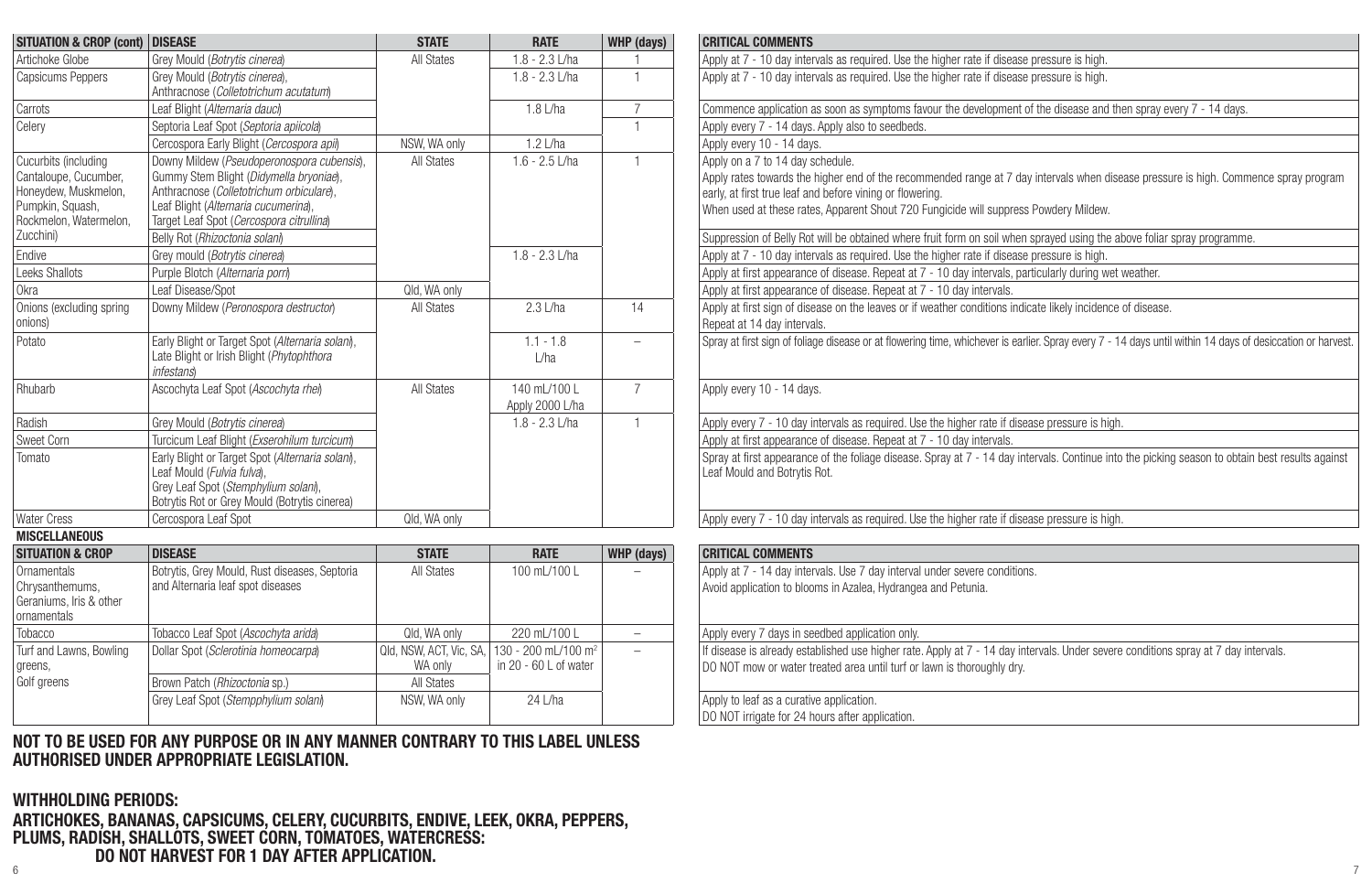#### **APRICOTS, BEANS, BROCCOLI, BRUSSELS SPROUTS, CABBAGES, CARROTS, CAULIFLOWERS, CHERRIES, NECTARINES, PEACHES, PEAS, RHUBARB, TABLE GRAPES: DO NOT HARVEST FOR 7 DAYS AFTER APPLICATION.**

**ONIONS, WINE GRAPES, CHICKPEAS, LENTILS:**

**DO NOT HARVEST FOR 14 DAYS AFTER APPLICATION.**

**BEANS, CHICKPEAS, LENTILS, PEAS:**

**DO NOT GRAZE OR CUT FOR STOCKFOOD FOR 14 DAYS AFTER APPLICATION.**

**POTATOES, PEANUTS (HARVEST):**

**NOT REQUIRED WHEN USED AS DIRECTED.**

**DO NOT GRAZE OR FEED TREATED FORAGE OR FODDER TO LIVESTOCK WHICH MAY BE USED TO PRODUCE MILK FOR HUMAN CONSUMPTION.**

**Peanuts: DO NOT GRAZE LIVESTOCK ON TREATED CROPS.**

**LIVESTOCK DESTINED FOR EXPORT MARKETS**

**The grazing withholding period only applies to stock slaughtered for the domestic market. Some export markets apply different standards. To meet these standards, ensure that in addition to complying with the grazing withholding period, the Export Slaughter Interval is observed before stock are sold or slaughtered.**

#### **EXPORT SLAUGHTER INTERVAL (ESI) - 63 DAYS.**

#### **LIVESTOCK THAT HAVE BEEN GRAZED ON, OR FED TREATED FORAGE, FODDER OR STUBBLE SHOULD BE PLACED ON CLEAN FEED FOR 63 DAYS (9 WEEKS) PRIOR TO EXPORT SLAUGHTER.**

#### **GENERAL INSTRUCTIONS**

Apparent Shout 720 Fungicide is a protectant fungicide for the control of a range of diseases in fruit and vegetables. For effective disease control a good leaf cover must be achieved before a widespread disease outbreak occurs.

#### **MIXING**

Thoroughly shake and invert the pack several times before opening. Half fill spray vat and with agitation system running, add the required amount of product.

#### **APPLICATION RATES PER HECTARE**

**Low Volume:** 200 or more Litres per hectare.

**High Volume:** 500 or more Litres per hectare.

**Aerial Application:** 20 Litres or more per hectare.

**Mister:** 75 - 255 Litres per hectare.

The volume of water applied should increase as the plants grow in size to maintain adequate cover.

#### **COMPATIBILITY**

This product is compatible with wettable powder and flowable formulations of most commonly used fungicides, insecticides and miticides. Unless experience in your area has shown other combinations to be physically compatible and non-injurious to your crop do not combine with other chemicals, especially oil based emulsifiable or flowable pesticides. This product should not be mixed with spraying oils or sprayed onto crops that have been sprayed with oil for at least 10 days after the last spray.

**Wetting Agents:** The addition of surfactants does not improve this product's efficiency and under some conditions may cause plant injury.

#### **FUNGICIDE RESISTANCE WARNING**

### **GROUP M5 FUNGICIDE**

Apparent Shout 720 Fungicide is a member of the multi-site activity group of fungicides. For fungicide resistance management the product is a Group M5 fungicide. Some naturally occurring individual fungi resistant to the product and other Group M5 fungicides may exist through normal genetic variability in any fungal population. The resistant individuals can eventually dominate the fungal population if these fungicides are used repeatedly. These resistant fungi will not be controlled by this product or other Group M5 fungicides, thus resulting in a reduction in efficacy and possible yield loss. Since the occurrence of resistant fungi is difficult to detect prior to use, Apparent Pty Ltd accepts no liability for any losses that may result from the failure of this product to control resistant fungi.

#### **PROTECTION OF LIVESTOCK**

DO NOT contaminate feed or foodstuffs with this product or empty containers.

#### **PROTECTION OF WILDLIFE, FISH, CRUSTACEANS AND ENVIRONMENT**

Dangerous to fish. DO NOT contaminate streams, rivers or waterways with chemical or used containers.

#### **STORAGE AND DISPOSAL**

Store in the closed, original container in a cool, well-ventilated area. DO NOT store for prolonged periods in direct sunlight. Store in a locked room or place away from children, animals, food, feedstuffs, seeds and fertilisers.